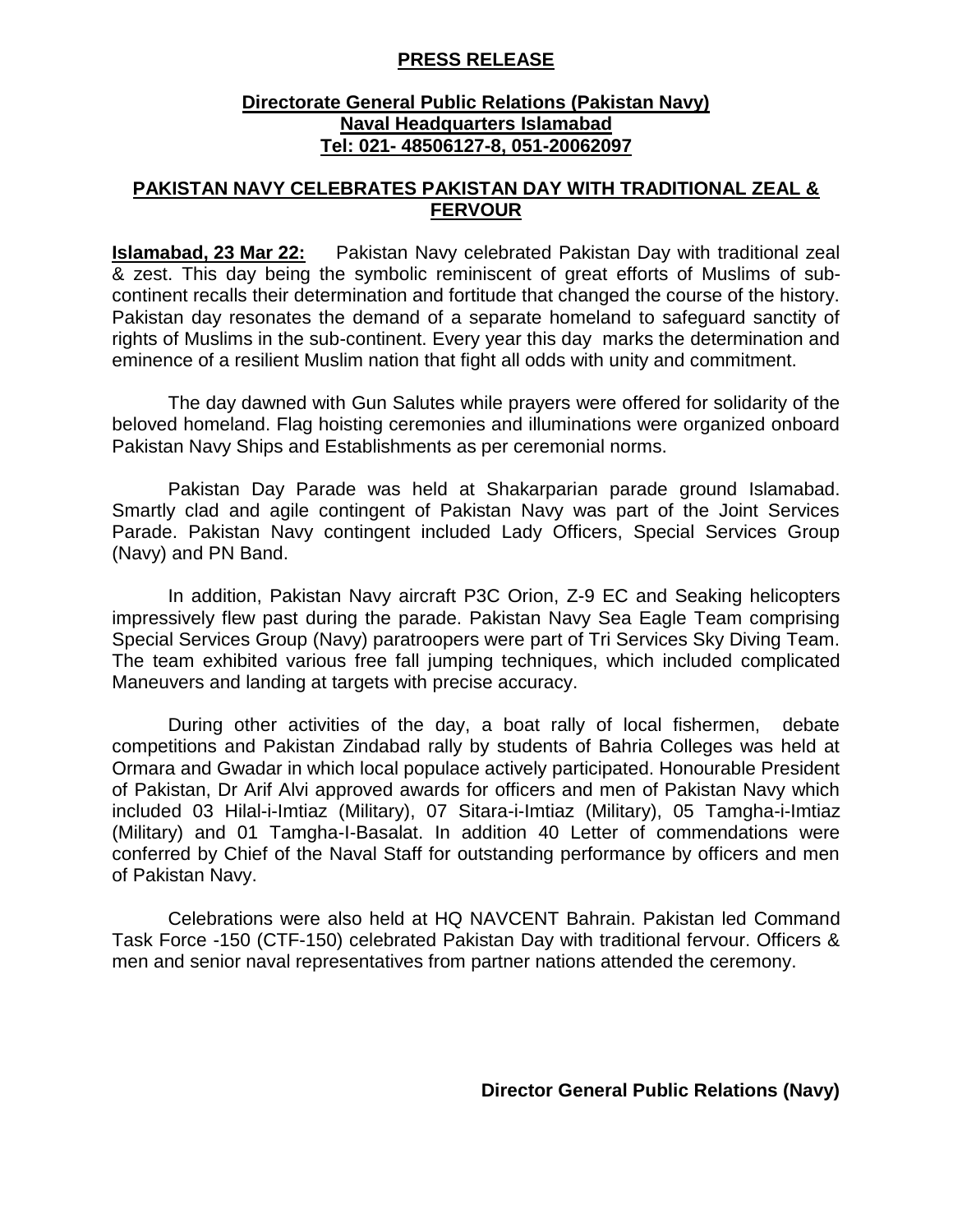

23rd March Pakistan Day clelebration by students of Bahria College, Ormara



Pakistan Navy led CTF-150 celebrates Pakistan Day at US NAVCENT Headquarters, Bahrain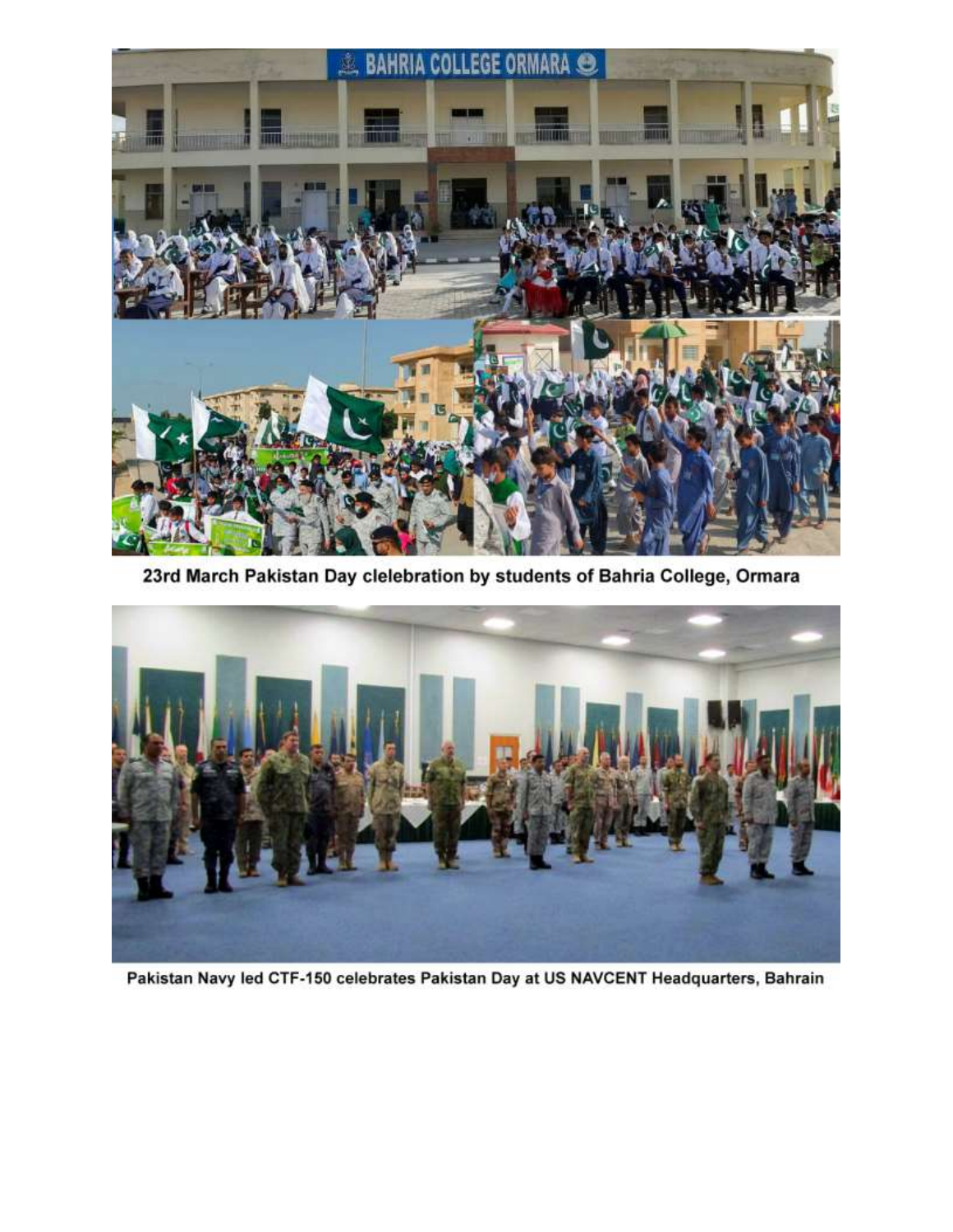

Pakistan Armed Forces lady officers contingent marching past during 23rd March Pakistan Day



Prime Minister of Pakistan along with Chairman JCSC and Chief of the Naval Staff reviewing Pakistan Navy contingent during 23rd March Pakistan Day Parade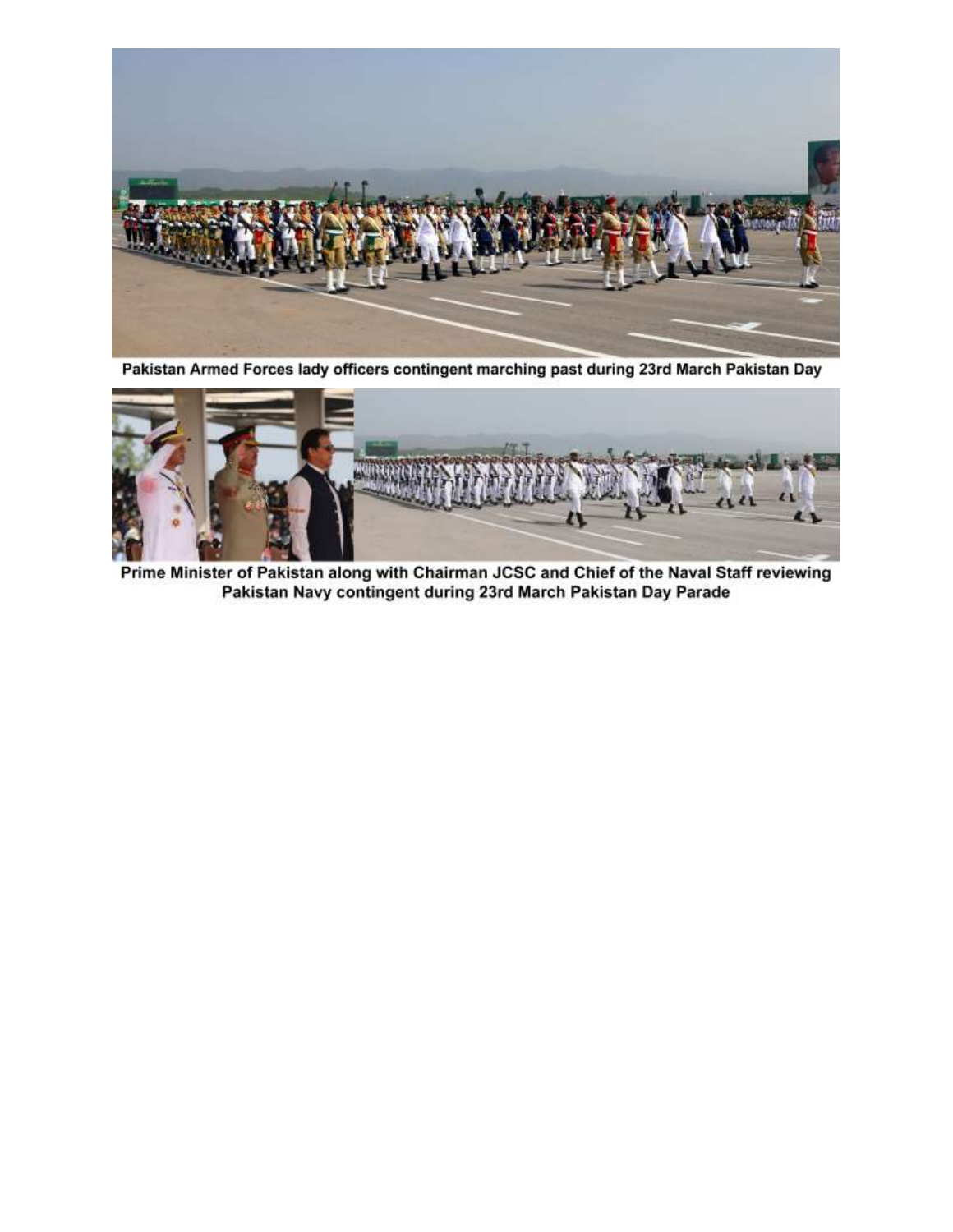

Pakistan Navy Aviation units (P3C Orion Aircraft, Sea king and Z9-EC) fly past during JS Pakistan day Parade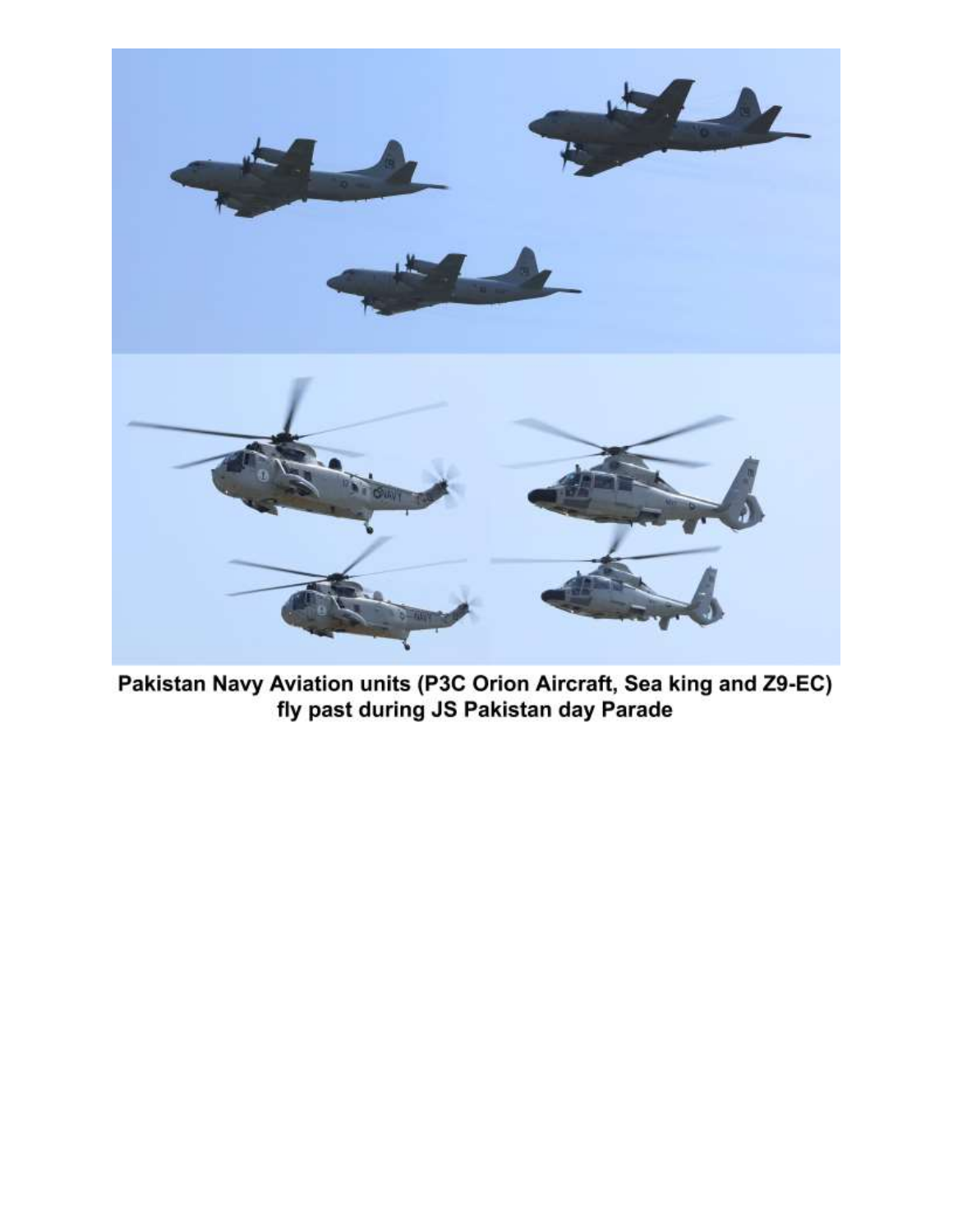

Pakistan Navy SSG(N)'s Sea Eagle team para landing during 23rd March Pakistan Day Parade